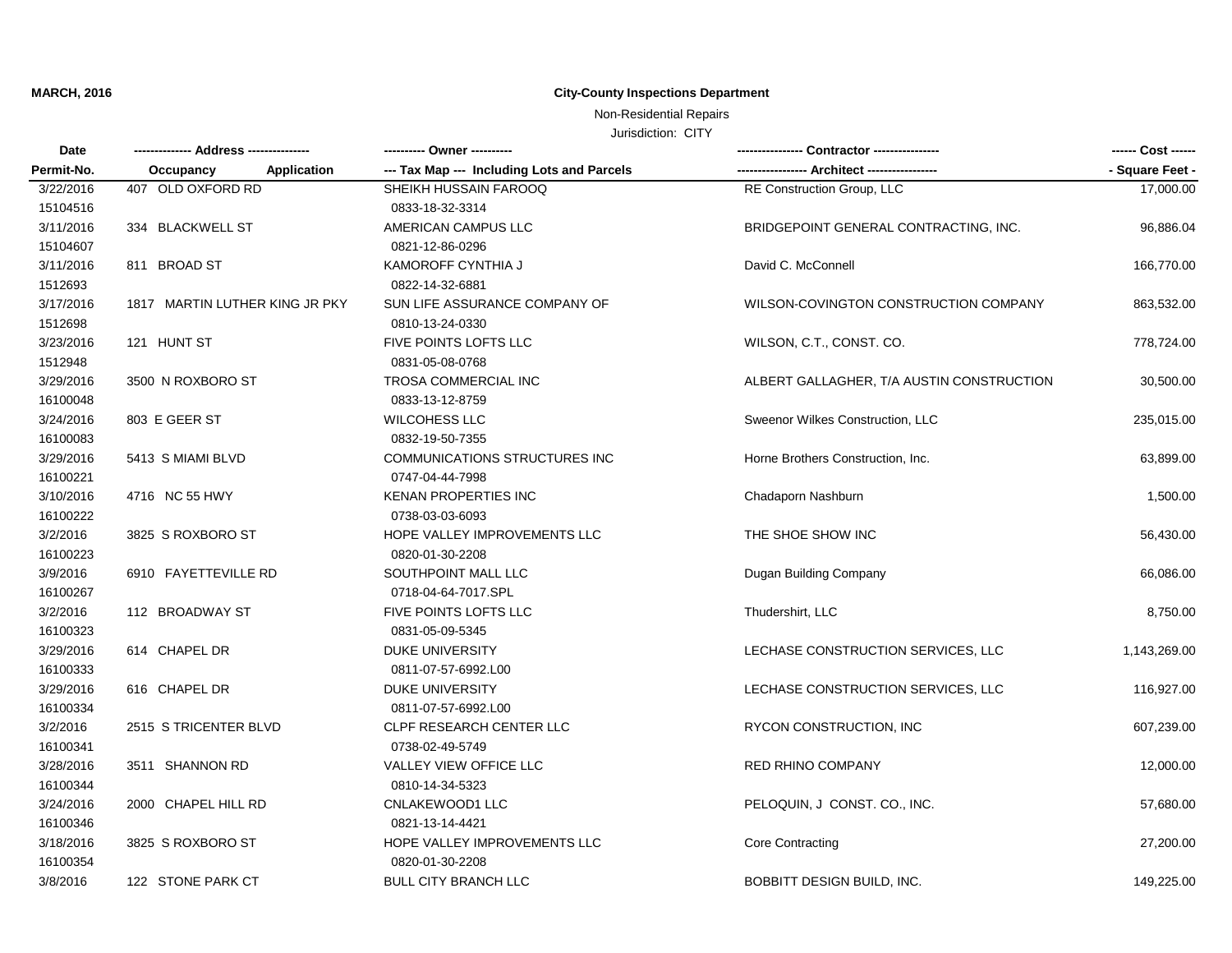## **MARCH, 2016 City-County Inspections Department**

## Non-Residential Repairs

### Jurisdiction: CITY

| Date                  |                              | --------- Owner ----------                                    |                                      | ------ Cost ------ |
|-----------------------|------------------------------|---------------------------------------------------------------|--------------------------------------|--------------------|
| Permit-No.            | Application<br>Occupancy     | --- Tax Map --- Including Lots and Parcels<br>0840-03-31-9202 |                                      | - Square Feet -    |
| 16100374              | 301 W MAIN ST                |                                                               | WILSON, C.T., CONST. CO.             |                    |
| 3/10/2016<br>16100378 |                              | SELF-HELP VENTURES FUND<br>0821-12-87-7483                    |                                      | 156,804.00         |
| 3/15/2016             | 419 DAVIS DR                 | LCFRE DURHAM KEYSTONE                                         | MCDONALD-YORK CONSTRUCTION           | 915,000.00         |
| 16100384              |                              | 0747-03-03-9894                                               |                                      |                    |
| 3/18/2016             | 1000 PARK FORTY PLZ          | CCP PROPERTY RALEIGH DURHAM LL                                | TP Triangle Construction, LLC        | 342,690.48         |
| 16100395              |                              | 0738-03-14-5537                                               |                                      |                    |
| 3/28/2016             | 601 VESSON DR                | DAYANOS 2510-12 VESSON AV LLC                                 | MLG CONSTRUCTION CONSULTANTS LLC     | 767,120.00         |
| 16100417              |                              | 0811-16-92-3780                                               |                                      |                    |
| 3/17/2016             | 245 E NC 54 HWY              | SOUTHPOINT PROFESSIONAL                                       | BOBBITT DESIGN BUILD, INC.           | 213,517.00         |
| 16100448              |                              | 0728-01-06-5288                                               |                                      |                    |
| 3/1/2016              | 1901 CHAPEL HILL RD          | SIMONETTI VINCENT F                                           | Susan Ungerleider                    | 3,000.00           |
| 16100531              |                              | 0821-13-24-2797                                               |                                      |                    |
| 3/15/2016             | 1901 CHAPEL HILL RD          | SIMONETTI VINCENT F                                           | Susan Ungerleider                    | 24,600.00          |
| 16100532              |                              | 0821-13-24-2797                                               |                                      |                    |
| 3/8/2016              | 3742 DURHAM CHAPEL HILL BLVD | <b>JAI HO PROPERTIES LLC</b>                                  | Squared Corners Construction, L.L.C. | 78,300.00          |
| 16100534              |                              | 0810-06-38-5512                                               |                                      |                    |
| 3/28/2016             | 7080 NC 751 HWY              | <b>TICON PROPERTIES LLC</b>                                   | TRIANGLE ENTERPRISES, LLC            | 308,000.00         |
| 16100550              |                              | 0718-01-18-1780                                               |                                      |                    |
| 3/17/2016             | 2301 ERWIN RD                | <b>DUKE UNIVERSITY</b>                                        | WILSON, C.T., CONST. CO.             | 518,480.00         |
| 16100552              |                              | 0811-07-57-6992.L00                                           |                                      |                    |
| 3/10/2016             | 6910 FAYETTEVILLE RD         | SOUTHPOINT MALL LLC                                           | Epic Construction                    | 23,120.00          |
| 16100572              |                              | 0718-04-64-7017.SPL                                           |                                      |                    |
| 3/18/2016             | 4603 UNIVERSITY DR           | <b>CORIUM LLC</b>                                             | Vertical Walls, Inc.                 | 16,328.00          |
| 16100595              |                              | 0810-13-03-3457                                               |                                      |                    |
| 3/18/2016             | 4607 UNIVERSITY DR           | <b>CORIUM LLC</b>                                             | Vertical Walls, Inc.                 | 4,693.00           |
| 16100596              |                              | 0810-13-03-3457                                               |                                      |                    |
| 3/18/2016             | 4609 UNIVERSITY DR           | <b>CORIUM LLC</b>                                             | Vertical Walls, Inc.                 | 19,786.00          |
| 16100597              |                              | 0810-13-03-3457                                               |                                      |                    |
| 3/10/2016             | 2223 NORTHEAST CREEK PKWY    | SENTINEL NC-1 LLC                                             | TISHMAN CONSTRUCTION CORPORATION     | 682,000.00         |
| 16100599              |                              | 0739-04-55-3401                                               |                                      |                    |
| 3/18/2016             | 9903 NC 751 HWY              | COMMUNITY DEVELOPMENT CAPITAL                                 | SITESCAPES, LLC.                     | 34,625.00          |
| 16100613              |                              | 0717-04-81-1322                                               |                                      |                    |
| 3/17/2016             | 7 CENTER FOR LIVING DR       | <b>DUKE UNIVERSITY</b>                                        | DUKE UNIVERSITY HEALTH SYSTEM, INC.  | 36,486.00          |
| 16100640              |                              | 0811-07-57-6992.L00                                           |                                      |                    |
| 3/31/2016             | 10 DUKE MEDICINE CIR         | <b>DUKE UNIVERSITY</b>                                        | DUKE UNIVERSITY HEALTH SYSTEM, INC.  | 8,000.00           |
| 16100643              |                              | 0811-07-57-6992.L00                                           |                                      |                    |